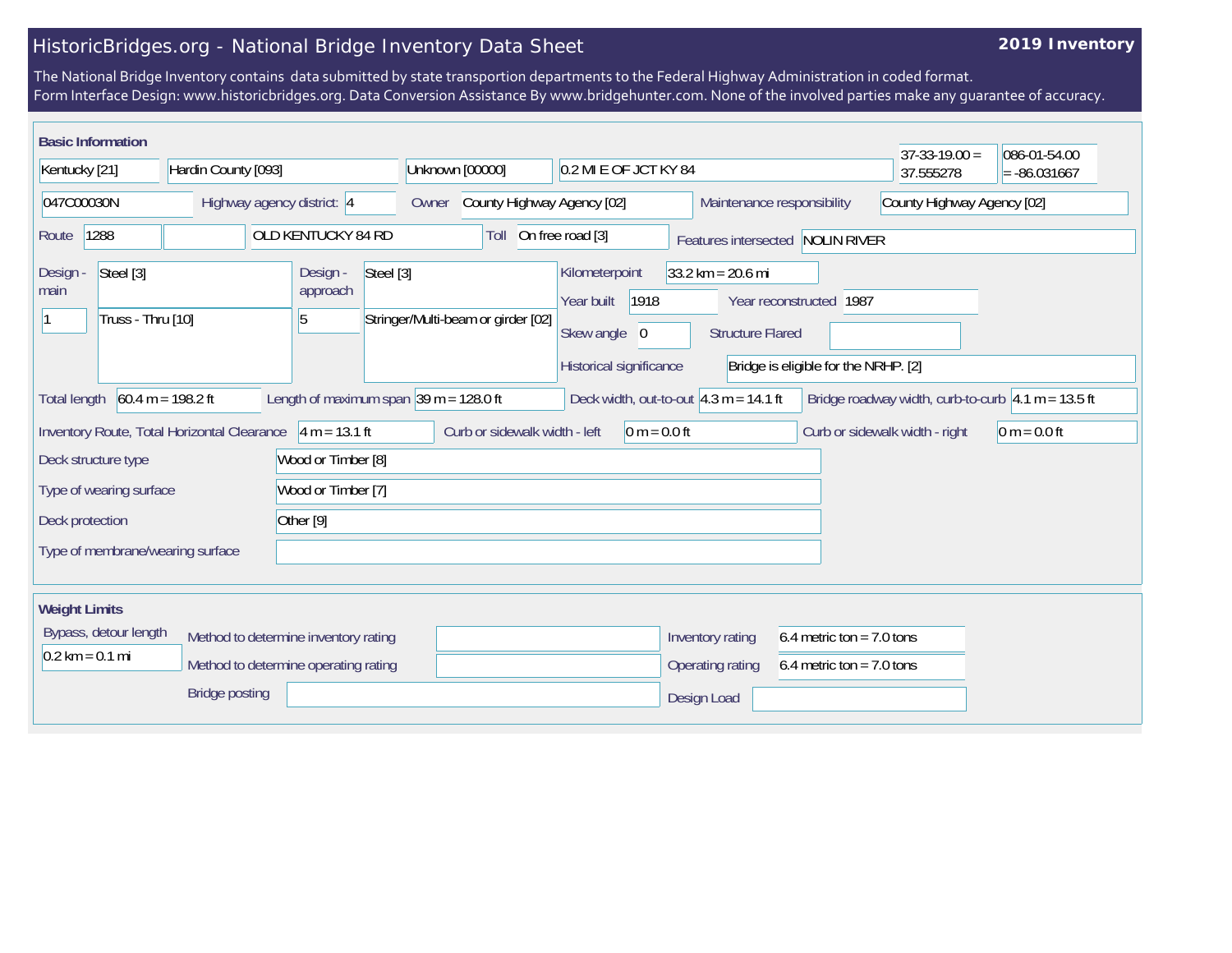| <b>Functional Details</b>                                                                                                           |                                                                                         |  |  |  |  |  |  |  |  |
|-------------------------------------------------------------------------------------------------------------------------------------|-----------------------------------------------------------------------------------------|--|--|--|--|--|--|--|--|
| Average Daily Traffic<br>229<br>Average daily truck traffi                                                                          | Year 2009<br>192<br>2029<br>%<br>Future average daily traffic<br> 11<br>Year            |  |  |  |  |  |  |  |  |
| Road classification<br>Local (Rural) [09]                                                                                           | Lanes on structure 1<br>Approach roadway width<br>$ 4.3 \text{ m} = 14.1 \text{ ft}$    |  |  |  |  |  |  |  |  |
| Type of service on bridge Highway [1]                                                                                               | Direction of traffic One lane bridge for 2 - way traffic [3]<br>Bridge median           |  |  |  |  |  |  |  |  |
| No parallel structure exists. [N]<br>Parallel structure designation                                                                 |                                                                                         |  |  |  |  |  |  |  |  |
| Type of service under bridge<br>Waterway [5]                                                                                        | Navigation control<br>Lanes under structure<br>$\overline{0}$                           |  |  |  |  |  |  |  |  |
| Navigation horizontal clearance $\vert 0 = N/A \vert$<br>$0 = N/A$<br>Navigation vertical clearanc                                  |                                                                                         |  |  |  |  |  |  |  |  |
| Minimum navigation vertical clearance, vertical lift bridge<br>Minimum vertical clearance over bridge roadway<br>$4.22 m = 13.8 ft$ |                                                                                         |  |  |  |  |  |  |  |  |
| Minimum lateral underclearance reference feature Feature not a highway or railroad [N]                                              |                                                                                         |  |  |  |  |  |  |  |  |
| Minimum lateral underclearance on right $0 = N/A$<br>Minimum lateral underclearance on left $0 = N/A$                               |                                                                                         |  |  |  |  |  |  |  |  |
| Minimum Vertical Underclearance $ 0 = N/A$                                                                                          | Minimum vertical underclearance reference feature Feature not a highway or railroad [N] |  |  |  |  |  |  |  |  |
| Appraisal ratings - underclearances N/A [N]                                                                                         |                                                                                         |  |  |  |  |  |  |  |  |
|                                                                                                                                     |                                                                                         |  |  |  |  |  |  |  |  |
| <b>Repair and Replacement Plans</b>                                                                                                 |                                                                                         |  |  |  |  |  |  |  |  |
| Type of work to be performed                                                                                                        | Work to be done by contract [1]<br>Work done by                                         |  |  |  |  |  |  |  |  |
| Replacement of bridge or other structure because of<br>substandard load carrying capacity or substantial                            | Bridge improvement cost<br>446000<br>$ 0\rangle$<br>Roadway improvement cost            |  |  |  |  |  |  |  |  |
| bridge roadway geometry. [31]                                                                                                       | Length of structure improvement<br>$6 m = 19.7 ft$<br>Total project cost<br>445000      |  |  |  |  |  |  |  |  |
|                                                                                                                                     | Year of improvement cost estimate                                                       |  |  |  |  |  |  |  |  |
|                                                                                                                                     | Border bridge - state<br>Border bridge - percent responsibility of other state          |  |  |  |  |  |  |  |  |
|                                                                                                                                     | Border bridge - structure number                                                        |  |  |  |  |  |  |  |  |